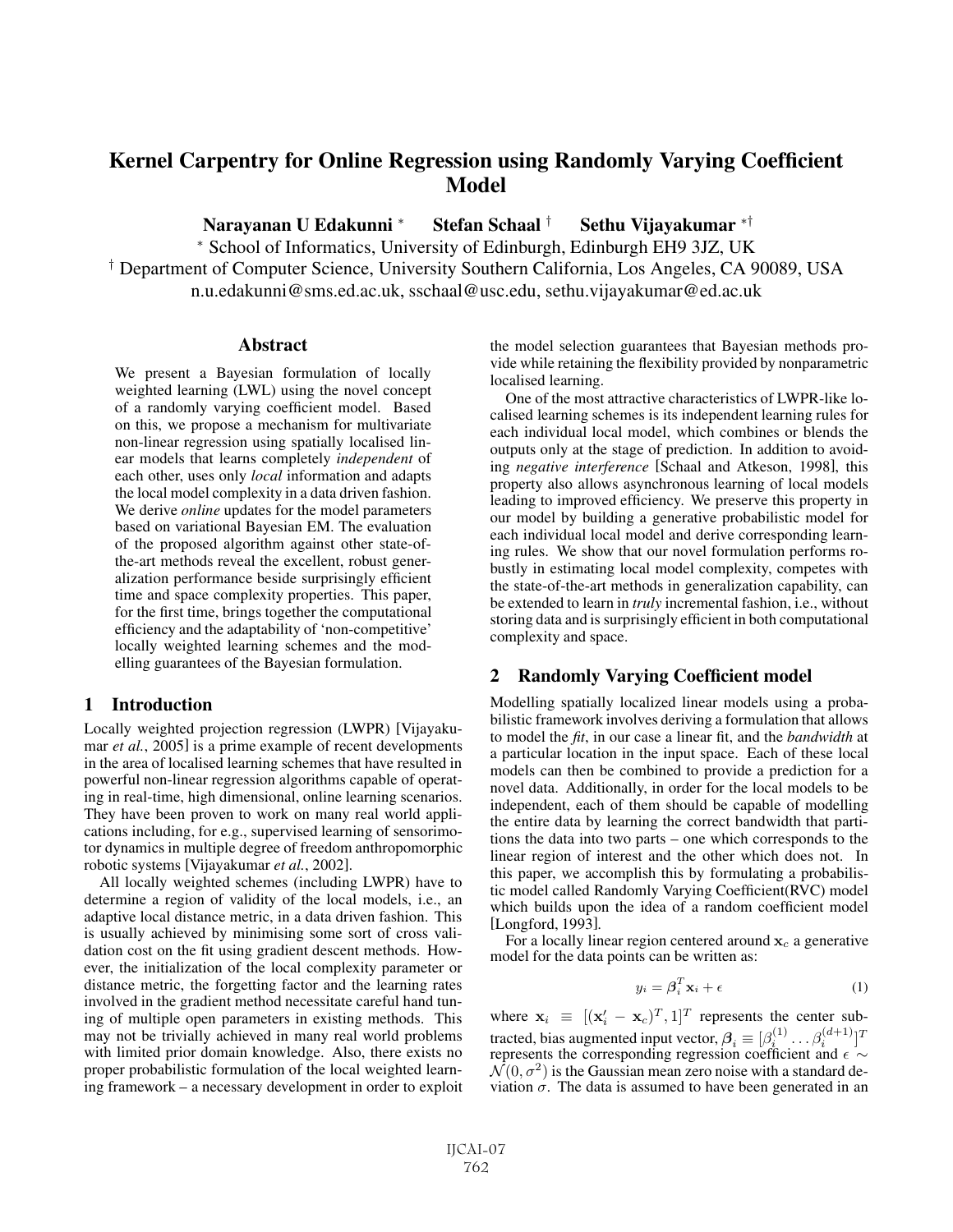

Figure 1: Variation of prior with the location of the input



Figure 2: The 'local' generative model

IID fashion. Crucially, we allow the regression coefficient to be a random variable with a prior distribution given by:

$$
\boldsymbol{\beta}_i \sim \mathcal{N}(\hat{\boldsymbol{\beta}}, \boldsymbol{C}_i) \tag{2}
$$

where we have assumed that each  $\beta_i$  is generated from a Gaussian centered around  $\hat{\beta}$  with the confidence being represented by the covariance  $C_i$ . The covariance itself is defined to be proportional to the distance of  $x'_i$  from the center. This has the effect that for points that lie close to the center, the distribution of  $\beta$ <sub>i</sub> is peaked around  $\hat{\beta}$  resulting in a linear region around the center. This has been illustrated schematically in Fig. 1 where point *c* is the center of the local model: for a point *a* that lies close to *c* we assign a prior that is fairly tight around the mean whereas for a point *<sup>b</sup>* that lies away from *<sup>c</sup>* the prior is much broader. One can consider various distance functions to index the variation of the covariance matrix **<sup>C</sup>**. Here, we restrict ourselves to a diagonal version, each diagonal element varying quadratically with **x** as:

$$
\mathbf{C}_{i}(j,j) = ((\mathbf{x}_{i}^{\'} - \mathbf{x}_{c})^{T} (\mathbf{x}_{i}^{\'} - \mathbf{x}_{c}) + 1) / h_{j}^{2} = \mathbf{x}_{i}^{T} \mathbf{x}_{i} / h_{j}^{2}
$$
 (3)

where  $h_j$  is the *bandwidth* parameter of the kernel defining the extent of the locality along the  $j$ -th dimension. This choice of the kernel parametrization allows us to use a conjugate Gamma prior over  $h_j$ . The higher values of  $h_j$  imply lesser variation amongst the coefficients  $\beta_i$  and hence, larger regions of linearity. Although the bandwidth modulates the bias-variance tradeoff, an unconstrained likelihood maximization will, in general favor large  $h_i$  since it implies a higher confidence over larger regions of the data. Therefore, we use a Gamma *regularizer* prior over the bandwidth parameters such that it favors relatively small values of  $h_i$  leading to more localised models:

$$
h_j^2 \sim Gamma(a_j, b_j) \tag{4}
$$

We shall further assign noninformative Normal prior  $\mathcal{N}(\mu, S)$  for the parameter  $\hat{\beta}$  and a noninformative inverse Gamma prior with hyperparameters c and d for  $\sigma$ . We assume a uniform prior for the regularizer hyperparameters  $a_j$ and  $b_j$ . Fig. 2 summarizes the resultant probabilistic model for a *single* local model. In this model, one can marginalize out the hidden variables  $\beta_i$  to obtain

$$
P(y_i|\hat{\boldsymbol{\beta}}, \sigma, h_1 \dots h_{d+1}) = \int P(y_i|\boldsymbol{\beta}_i^T \mathbf{x}_i, \sigma^2) P(\boldsymbol{\beta}_i|\hat{\boldsymbol{\beta}}, \boldsymbol{C}_i) d\boldsymbol{\beta}_i
$$
  
\n
$$
\Rightarrow y_i \sim \mathcal{N}(\hat{\boldsymbol{\beta}}^T \mathbf{x}_i, \mathbf{x}_i^T \boldsymbol{C}_i \mathbf{x}_i + \sigma^2)
$$
\n(5)

It is interesting to note that the form of likelihood in Eq. (5) corresponds to a heteroscedastic regression and will be used in later sections for prediction. In the next section we deal with computing the parameter updates and the resultant ensemble posteriors in an efficient manner.

### 3 Learning

Our objective is to learn the posterior over the parameters  $\beta$ ,  $h_j$ ,  $\sigma$  and to obtain point estimates for the hyperparameters –  $a_j, b_j$ . The joint posterior is given by:

$$
P(\mathbf{h}, \hat{\boldsymbol{\beta}}, \sigma | \mathbf{y}, \mathbf{a}, \mathbf{b}, c, d, \boldsymbol{\mu}, \mathbf{S}) = \frac{P(\mathbf{y}, \hat{\boldsymbol{\beta}}, \mathbf{h}, \sigma, \mathbf{a}, \mathbf{b}, c, d, \boldsymbol{\mu}, \mathbf{S})}{P(\mathbf{y}, \mathbf{a}, \mathbf{b}, c, d, \boldsymbol{\mu}, \mathbf{S})}
$$
(6)

where we have used **h** to denote the vector  $[h_1^2 \tldots h_{d+1}^2]^T$  and **y** denotes the training data  $[y_1 \dots y_N]^T$ ,  $\mathbf{a} \equiv [a_1 \dots a_{d+1}]^T$ and  $\mathbf{b} \equiv [b_1 \dots b_{d+1}]^T$ . However, the posterior over the parameters is rendered intractable due to the difficulty in evaluating the denominator of Eq. (6). This necessitates the use of variational Bayesian EM to evaluate the posterior  $P(\mathbf{h}, \hat{\boldsymbol{\beta}}, \sigma | \mathbf{y}, \mathbf{a}, \mathbf{b}, c, d, \boldsymbol{\mu}, \mathbf{S})$  and learn the regulariser hyperparameters **a** and **b**.

#### 3.1 Variational approximation

To learn the parameters of the model we can maximize the marginal log likelihood with respect to the parameters treating  $\beta_i$  as the hidden variables. The marginal log likelihood is given by:

$$
\mathcal{L} = \ln P(\mathbf{y}|\mathbf{a}, \mathbf{b}, c, d, \boldsymbol{\mu}, \mathbf{S})
$$
  
\n
$$
= \ln \int P(\mathbf{y}, \beta_1 \dots \beta_N, \mathbf{h}, \hat{\beta}, \sigma | \mathbf{a}, \mathbf{b}, \boldsymbol{\mu}, \mathbf{S}, c, d) d\beta_1 \dots d\beta_N
$$
  
\n
$$
d\mathbf{h} d\hat{\beta} d\sigma
$$
  
\n
$$
= \ln \int \left[ \prod_i P(y_i | \beta_i, \sigma) P(\beta_i | \hat{\beta}, h_1, \dots h_{d+1}) \right]
$$
  
\n
$$
\prod_j P(h_j^2 | a_j, b_j) P(\hat{\beta} | \boldsymbol{\mu}, \mathbf{S}) P(\sigma^2 | c, d) \right] d\beta_1 \dots d\beta_N
$$
  
\n
$$
dh_1 \dots dh_{d+1} d\hat{\beta} d\sigma
$$
 (7)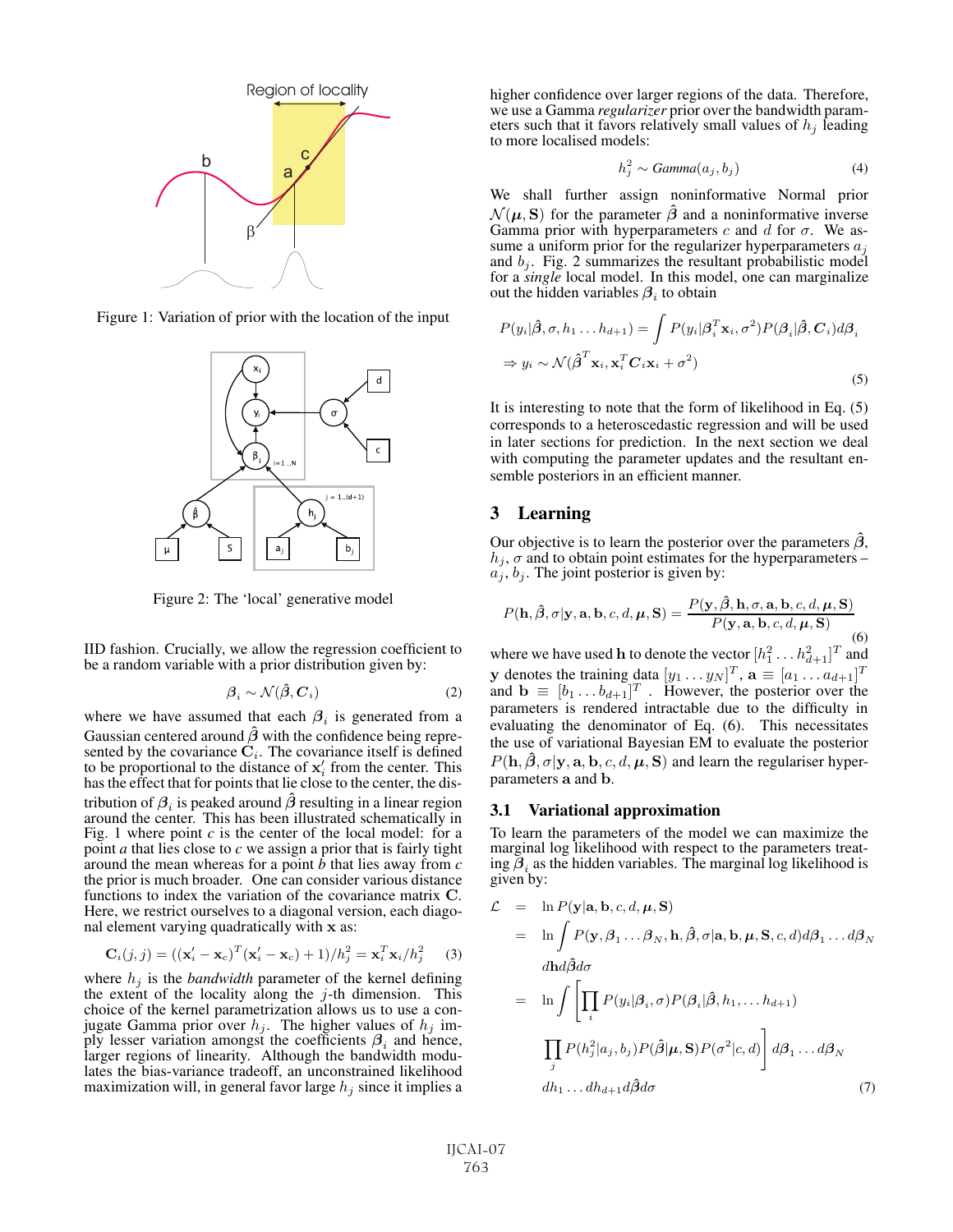Using Jensen's inequality, the objective function that lower bounds  $\mathcal L$  is given by:

$$
\mathcal{F} = \int \left[ Q(\beta_1 \dots \beta_N, \mathbf{h}, \hat{\beta}, \sigma^2) \right]
$$
  
\n
$$
\ln \frac{P(\mathbf{y}, \beta_1 \dots \beta_N, \mathbf{h}, \hat{\beta}, \sigma^2 | \mathbf{a}, \mathbf{b}, \boldsymbol{\mu}, \mathbf{S}, c, d)}{Q(\beta_1 \dots \beta_N, \mathbf{h}, \hat{\beta}, \sigma^2)} d\beta_1 \dots d\beta_N
$$
  
\n
$$
dh d\hat{\beta} d\sigma^2
$$
\n(8)

The optimal value for  $Q(\beta_1 \dots \beta_N, \mathbf{h}, \hat{\beta}, \sigma)$  that makes the bound tight is given by the joint posterior  $P(\beta_1 \dots \beta_N, \mathbf{h}, \hat{\beta}, \sigma | \mathbf{y})$  but since this posterior is intractable, we make an approximation by assuming that the posterior over the variables is independent and can be expressed as  $Q(\beta_1 \dots \beta_N, \mathbf{h}, \hat{\beta}, \sigma)$  =  $\prod_i Q(\boldsymbol{\beta}_i | \mathbf{y}) \prod_i Q(h_i^2 | \mathbf{y}) Q(\hat{\boldsymbol{\beta}} | \mathbf{y}) Q(\sigma^2 | \mathbf{y}).$  This form of approximation is often called an *ensemble* variational approximation, details of which can found in [Beal, 2003]. Substituting the factorised approximation in Eq. (8) we get:

$$
\mathcal{F}_{approx} = \sum_{i} \left[ \langle \ln P(y_i | \beta_i, \sigma) \rangle_{Q_{\beta_i}, Q_{\sigma^2}} \right]
$$
  
+ 
$$
\left\langle \ln P(\beta_i | \hat{\beta}, h_1 \dots h_{d+1}) \right\rangle_{Q_{\beta_i}, Q_{h_1} \dots Q_{h_{d+1}, Q_{\hat{\beta}}}}
$$
  
+ 
$$
\sum_{j} \langle \ln P(h_j^2 | a_j, b_j) \rangle_{Q_{h_j}} + \left\langle \ln P(\hat{\beta} | \boldsymbol{\mu}, \mathbf{S}) \right\rangle_{Q_{\hat{\beta}}}
$$
  
+ 
$$
\left\langle \ln P(\sigma^2 | c, d) \right\rangle_{Q_{\sigma^2}} - \sum_{i} \left\langle \ln Q_{\beta_i} \right\rangle_{Q_{\beta_i}}
$$
  
- 
$$
\sum_{j} \left\langle \ln Q_{h_j} \right\rangle_{Q_{h_j}} - \left\langle \ln Q_{\hat{\beta}} \right\rangle_{Q_{\hat{\beta}}} - \left\langle \ln Q_{\sigma^2} \right\rangle_{Q_{\sigma^2}}
$$

where  $\langle \cdot \rangle_Q$  denotes the expectation with respect to the distribution  $\check{Q}$ . The optimal values of the posterior probabilities can be computed iteratively by maximizing the functional  $\mathcal{F}_{approx}$  with respect to each individual posterior distribution keeping the other distributions fixed akin to an EM procedure. Such a procedure can be shown to improve our factorised approximation of the actual posterior in each iteration. Skipping the derivation, such a procedure yields the following posterior distributions:

$$
Q(\mathbf{\beta}_i|\mathbf{y}) \sim \mathcal{N}(\boldsymbol{\nu}_i, \mathbf{G}_i)
$$
 (10)

$$
Q(\hat{\beta}|\mathbf{y}) \sim \mathcal{N}(\tilde{\boldsymbol{\mu}}, \tilde{\mathbf{S}})
$$
 (11)

$$
Q(h_i^2|\mathbf{y}) \sim Gamma(\tilde{a}_j, \tilde{b}_j)
$$
 (12)

$$
Q(\sigma^2|\mathbf{y}) \sim Inv-Gamma(\tilde{c}, \tilde{d})
$$
 (13)

where

$$
\mathbf{G}_{i} = (\mathbf{x}_{i} \mathbf{x}_{i}^{T} / \langle \sigma^{2} \rangle + \langle C_{i} \rangle^{-1})^{-1}
$$
  
=  $\langle C_{i} \rangle - \frac{\langle C_{i} \rangle \mathbf{x}_{i} \mathbf{x}_{i}^{T} \langle C_{i} \rangle}{\langle \sigma^{2} \rangle + \mathbf{x}_{i}^{T} \langle C_{i} \rangle \mathbf{x}_{i}}$  (14)

where the second part has been derived by making use of the Sherman-Morrison Woodbury theorem. Here  $\langle \mathbf{C}_i \rangle$  =  $diag(\mathbf{x}_i^T \mathbf{x}_i / \langle h_j^2 \rangle_{Q(h_j^2)})$  and  $\langle \sigma^2 \rangle$  is the expectation with respect to  $Q_{\sigma^2}$ . Furthermore, using results from Eq. (14),

$$
\nu_{i} = \mathbf{G}_{i} (y_{i} \mathbf{x}_{i} / \langle \sigma^{2} \rangle + \langle \mathbf{C}_{i} \rangle^{-1} \tilde{\boldsymbol{\mu}}_{i})
$$
\n
$$
= \frac{\langle \mathbf{C}_{i} \rangle \mathbf{x}_{i}}{(\langle \sigma^{2} \rangle + \mathbf{x}_{i}^{T} \langle \mathbf{C}_{i} \rangle \mathbf{x}_{i})} (y_{i} - \mathbf{x}_{i}^{T} \tilde{\boldsymbol{\mu}}_{i}) + \tilde{\boldsymbol{\mu}}_{i}
$$
\n(15)

$$
\tilde{\mathbf{S}} = \left(\sum_{i} \left\langle \mathbf{C}_{i} \right\rangle^{-1} + \mathbf{S}^{-1}\right)^{-1},\tag{16}
$$

$$
\tilde{\boldsymbol{\mu}} = \tilde{\mathbf{S}} \left( \sum_{i} \left\langle \mathbf{C}_{i} \right\rangle^{-1} \boldsymbol{\nu}_{i} + \mathbf{S}^{-1} \boldsymbol{\mu} \right)
$$
\n(17)

$$
\tilde{a}_j = a_j + N/2 \tag{18}
$$

$$
\tilde{b}_j = b_j + \sum_i \left[ (\boldsymbol{\nu}_{i,j} - \tilde{\boldsymbol{\mu}}_{i,j})^2 + \mathbf{G}_{i,jj} + \tilde{\mathbf{S}}_{jj} \right] / (2\mathbf{x}_i^T \mathbf{x}_i) \quad (19)
$$

Here,  $v_{i,j}$  and  $\tilde{\mu}_{i,j}$  denote the *j*-th element of the respective vectors and  $\mathbf{G}_{i,jj}$  and  $\mathbf{S}_{jj}$  denotes the j-th diagonal element.

$$
\tilde{c} = c + N/2 \tag{20}
$$

$$
\tilde{d} = d + \sum_{i} \left[ (y_i - \boldsymbol{\nu}_i^T \mathbf{x}_i)^2 + \mathbf{x}_i^T \mathbf{G}_i \mathbf{x}_i \right] / 2 \tag{21}
$$

We also need to learn the point estimates for the regulariser hyperparameters  $a_j$  and  $b_j$ . Maximum likelihood value for the hyperparameters  $a_j$  and  $b_j$  can be found by maximizing the bound  $\mathcal{F}_{approx}$  given by Eq. (9) with respect to these hyperparameters keeping the posterior distributions Q fixed. Considering only the terms involving the hyperparameters:

$$
\mathcal{E} = \int Q(h_j^2 | \tilde{a}_j, \tilde{b}_j) \ln P(h_j^2 | a_j, b_j) dh_j^2
$$

Maximising  $\mathcal E$  with respect to the hyperparameters is equivalent to minimising the KL divergence between the distributions  $Q$  and  $P$ . Since the posterior  $Q$  and prior  $P$  share the same parametric form, KL divergence is minimised when the parameters of these distributions match. This leads to the simple update rule for the hyperparameters given by:

$$
a_j = \tilde{a}_j, \quad b_j = \tilde{b}_j \tag{22}
$$

The hyperparameters  $\mu$ , **S**, c and d are initialised such that the corresponding priors are non-informative. An initialisation of  $\mu = 0$ , **S** =  $10^{-3} \times I$ ,  $c = 10^{-3}$  and  $d = 10^{-3}$  ensures such a condition. On the other hand the regulariser hyperparameters **a** and **b** are initialised such that it encourages small **h**. A value of  $a = 1$  and a sufficiently large value for **b** ensures such a bias. These are the settings used by RVC for all the evaluations carried out in Sec. 4.

## 3.2 Prediction using the committee of local models

We have dealt so far with building a coherent probabilistic model for each local expert and have derived inference procedures to estimate the parameters of individual model. Given the ensemble of trained local experts, in order to predict the response  $y_q$  for a new query point  $x_q$ , we take the normalised product of the *predictive distribution* of each local expert. This is close in spirit to the paradigm of Product of Experts [Hinton, 1999] and the Bayesian Committee Machines[Tresp, 2000]. The predictive distribution of each local expert is given by:

$$
P(y_q|\mathbf{y}) = \int P(y_q|\hat{\boldsymbol{\beta}}, \sigma, \mathbf{h}) Q(\hat{\boldsymbol{\beta}}|\mathbf{y}) Q(\sigma^2|\mathbf{y}) Q(\mathbf{h}|\mathbf{y}) d\mathbf{h} d\hat{\boldsymbol{\beta}} d\sigma^2
$$
\n(23)

where  $P(y_q|\hat{\boldsymbol{\beta}}, \sigma, \mathbf{h})$  has the form given by Eq. (5). We can further integrate out **βˆ** from Eq. (23), but cannot do the same for  $\sigma^2$  and **h**. Hence, we approximate  $Q(\sigma^2|\mathbf{y})$ and  $Q(\mathbf{h}|\mathbf{y})$  by a delta function at the mode which implies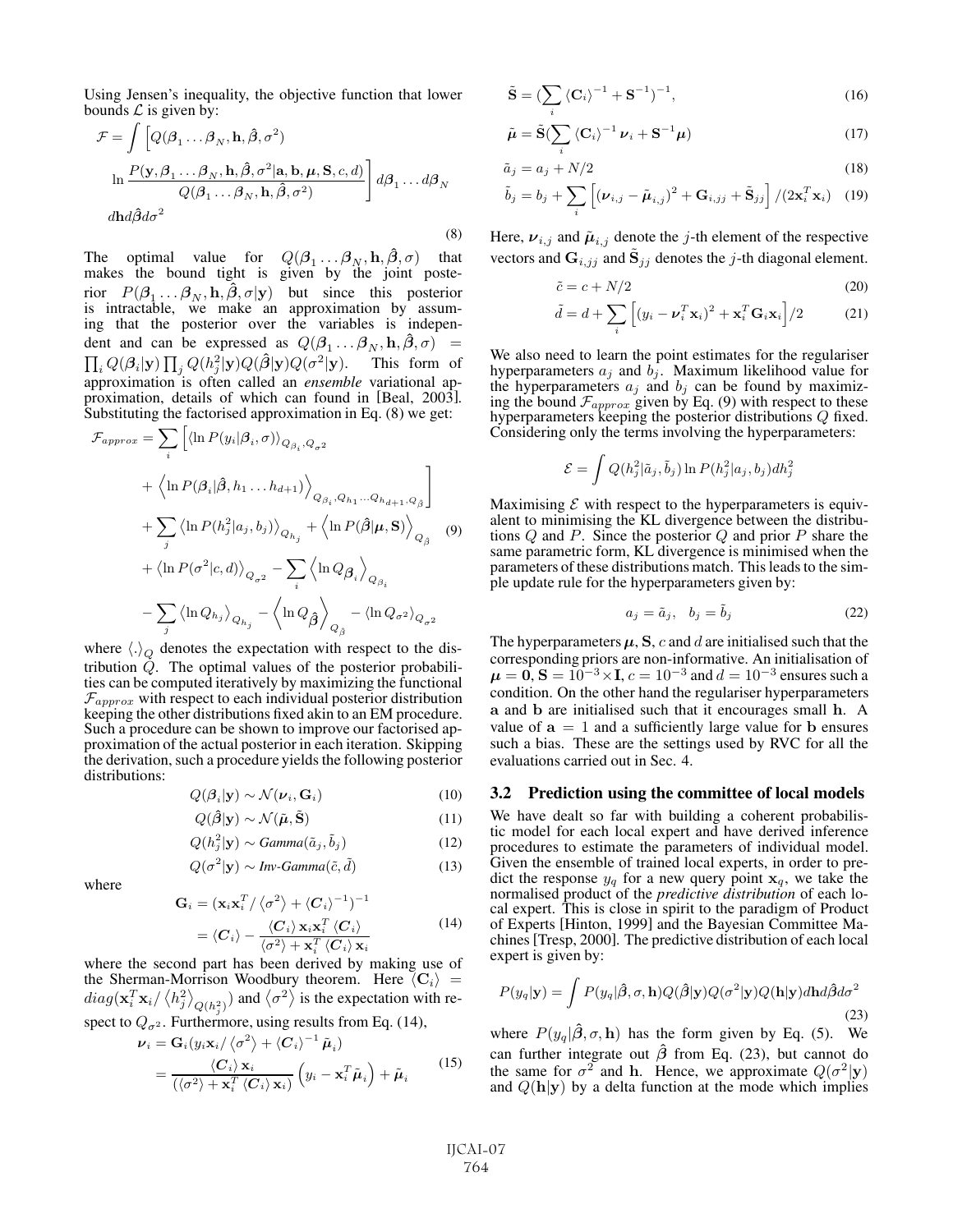$Q(\sigma^2|\mathbf{y}) \approx \delta_{\sigma^2_{mode}}$  and  $Q(\mathbf{h}|\mathbf{y}) \approx \delta_{\mathbf{h}^2_{mode}}$ . The final predictive distribution for the  $k$ -th local model is:

$$
y_{q,k} \sim \mathcal{N}(\tilde{\boldsymbol{\mu}}^T\mathbf{x}_{q,k}, \mathbf{x}_{q,k}^T(\tilde{\mathbf{S}}_k + \boldsymbol{C}_{k\mathbf{h}_{mode}})\mathbf{x}_{q,k} + \sigma_{mode}^2)
$$

where  $\mathbf{x}_{q,k}$  refers to the query point with the k-th center subtracted and augmented with bias. Blending the prediction of different experts by taking their product and normalising it results in a Normal distribution given by:

$$
y_q \sim \mathcal{N}(\mu, \zeta^2) \quad \text{where} \quad \mu = \frac{\sum_k \alpha_k \tilde{\pmb{\mu}}_k^T \mathbf{x}_{q,k}}{\sum_k \alpha_k}, \ \ \zeta^2 = \frac{1}{\sum_k \alpha_k}.
$$

Here,  $\mu$  is a sum of the means of each individual expert weighted by the confidence expressed by each expert in its own prediction  $\alpha_k$ ,  $\zeta^2$  is the variance and  $\alpha_k$  is the precision of each expert:

$$
\alpha_k = 1/(\mathbf{x}_{q,k}^T(\tilde{\mathbf{S}}_k + \boldsymbol{C}_k)\mathbf{x}_{q,k} + \sigma_k^2), \ \ \boldsymbol{C}_k = diag\{\mathbf{x}_{q,k}^T\mathbf{x}_{q,k}/h_{j,k}^2\}
$$

## 3.3 Online updates

The iterative learning rules to estimate the posteriors over parameters given the appropriate prior and the data, represented by Eqs. (16)-(21), can be rewritten in the form of online updates by exploiting the Bayesian formalism. In a batch mode of posterior evaluation, we have

$$
posterior_N = \prod_i^N (likelihood_i) \times prior_0
$$

The same can be expressed as a set of online updates:

$$
posterior_i = likelihood_i \times prior_i; \quad prior_{i+1} = posterior_i
$$

Therefore we can transform the batch updates that we had derived earlier into online updates given by :

$$
\tilde{\mathbf{S}}_i = (\langle \mathbf{C}_i \rangle^{-1} + \mathbf{S}_i^{-1})^{-1} \tag{24}
$$

$$
\tilde{\boldsymbol{\mu}}_i = \tilde{\mathbf{S}}_i (\langle \mathbf{C}_i \rangle^{-1} \boldsymbol{\nu}_i + \mathbf{S}_i^{-1} \boldsymbol{\mu}_i)
$$
\n(25)

$$
\tilde{a}_{i,j} = a_{i,j} + 1/2 \tag{26}
$$

$$
\tilde{b}_{i,j} = b_{i,j} + \left[ (\boldsymbol{\nu}_{i,j} - \tilde{\boldsymbol{\mu}}_{i,j})^2 + \mathbf{G}_{i,jj} + \tilde{\mathbf{S}}_{i,jj} \right] / (2\mathbf{x}_i^T \mathbf{x}_i) \quad (27)
$$

$$
\tilde{c}_i = c_i + 1/2 \tag{28}
$$

$$
\tilde{d}_i = d_i + \left[ (y_i - \boldsymbol{\nu}_i^T \mathbf{x}_i)^2 + \mathbf{x}_i^T \mathbf{G}_i \mathbf{x}_i \right] / 2
$$
 (29)

We repeat the above updates for a single data point  $\{x_i, y_i\}$ till the posteriors converge – here,  $\Theta$  represents the posterior of  $\Theta$ . For the  $(i + 1)$ -th point, we then use posterior of *i*-th step as the prior as illustrated in Algorithm 1.

#### Addition/deletion of local models

The complexity of the learner is adapted by the addition and deletion of local models. When the predictive likelihood for a new data point is sufficiently low then one can conclude that the complexity of the learner needs to be increased by adding a new local model. This leads to the simple heuristic for the addition of a local model wherein a local model is added at a data point when the predictive probability for the particular training data is less than a fixed threshold. The data point serves as the center for the added local model.

When two local models have sufficient overlap in the region they model, then one of them is redundant and can be pruned. The overlap between two local models can be determined by the difference in the confidence expressed in their prediction for a common test point. The addition and deletion heuristics that have been used here is similar to the ones used in [Schaal and Atkeson, 1998].

#### Algorithm 1 Training a local model

1: Initialise hyperparameters:  $\Theta_0 \equiv {\mu_0, \mathbf{S}_0, c_0, d_0, \mathbf{a}_0, \mathbf{b}_0}.$ 

2: for  $i = 1$  to N do

- 3: Input  $\mathbf{x}_i$ ,  $y_i$
- 4: repeat
- 5: Estimate posterior hyperparameters  $\Theta_i$  using  $\Theta_i$  and Eq. (14), (15) and Eqs. (24) - (29).
- 6: Estimate values of the hyperparameters **a** and **b** of the regulariser prior using Eq. (22).

7: until convergence of posteriors

- 8:  $\Theta_{i+1} = \Theta_i$
- 9: end for

#### 3.4 Complexity analysis

The time complexity of the algorithm is dominated by the computation of  $G_i$  in Eq. (14). The equations that use  $G_i$  are Eq. (27) and Eq. (29) and these can be rewritten to avoid explicit computation of  $\mathbf{G}_i$ . Eq. (27) requires only the diagonal elements of  $G_i$  which can be computed in  $O(d)$  since

$$
\mathbf{G}_i(j,j) = \mathbf{C}_i(j,j) - (\mathbf{C}_i(j,j)\mathbf{x}_i(j))^2/(\sigma^2 + \gamma_i) \quad \text{using Eq. (14)}
$$

where  $\gamma_i = \mathbf{x}_i^T \mathbf{C}_i \mathbf{x}_i$  which can also be computed in  $O(d)$  due to the fact that  $\mathbf{C}_i$  is diagonal. On the other hand, Eq. (29) requires the evaluation of  $\mathbf{x}_i^T \mathbf{G}_i \mathbf{x}_i$  which in turn can be written down as:

$$
\mathbf{x}_i^T \mathbf{G}_i \mathbf{x}_i = \frac{\sigma^2 \gamma_i}{\sigma^2 + \gamma_i}
$$

and can also be computed in  $O(d)$ . Furthermore, the matrix inverses in Eq. (24) and Eq. (25) can also be computed in  $O(d)$  due to the fact that  $S_i$  and  $C_i$  are diagonal matrices. Therefore the overall time complexity per online update is  $O(dM)$  where d is the number of dimensions and M the number of local models. The algorithm doesn't require any data points to be stored and hence, has a  $O(M)$  space complexity for the sufficient statistics stored in the local models. The independence of the local models also means that the effective time complexity can be brought down to  $O(d)$  using M parallel processors. The time complexity for prediction is  $O(dM)$  including the evaluation of mean and the confidence bounds. We can see from this analysis that the algorithm is very efficient with respect to time and space (in fact it matches LWPR's efficiency) and hence, is a strong candidate for situations which require real time and online learning.

#### 4 Evaluation

In this section, we demonstrate the salient aspects of the RVC model by looking at some empirical test results, compare the accuracy and robustness against state of the art methods and evaluate its performance on some benchmark datasets.

Fig. 3(a) shows the local linear fits (at selected test points) learned by RVC from noisy training data on a function with varying spatial complexity. Such functions are extremely hard to learn since models with high bias tends to oversmooth the nonlinear regions while more complex models tend to fit the noise. One can see that the linear fit roughly corresponds to the tangential line at the center of each local model as expected. A more significant result is the adaptation of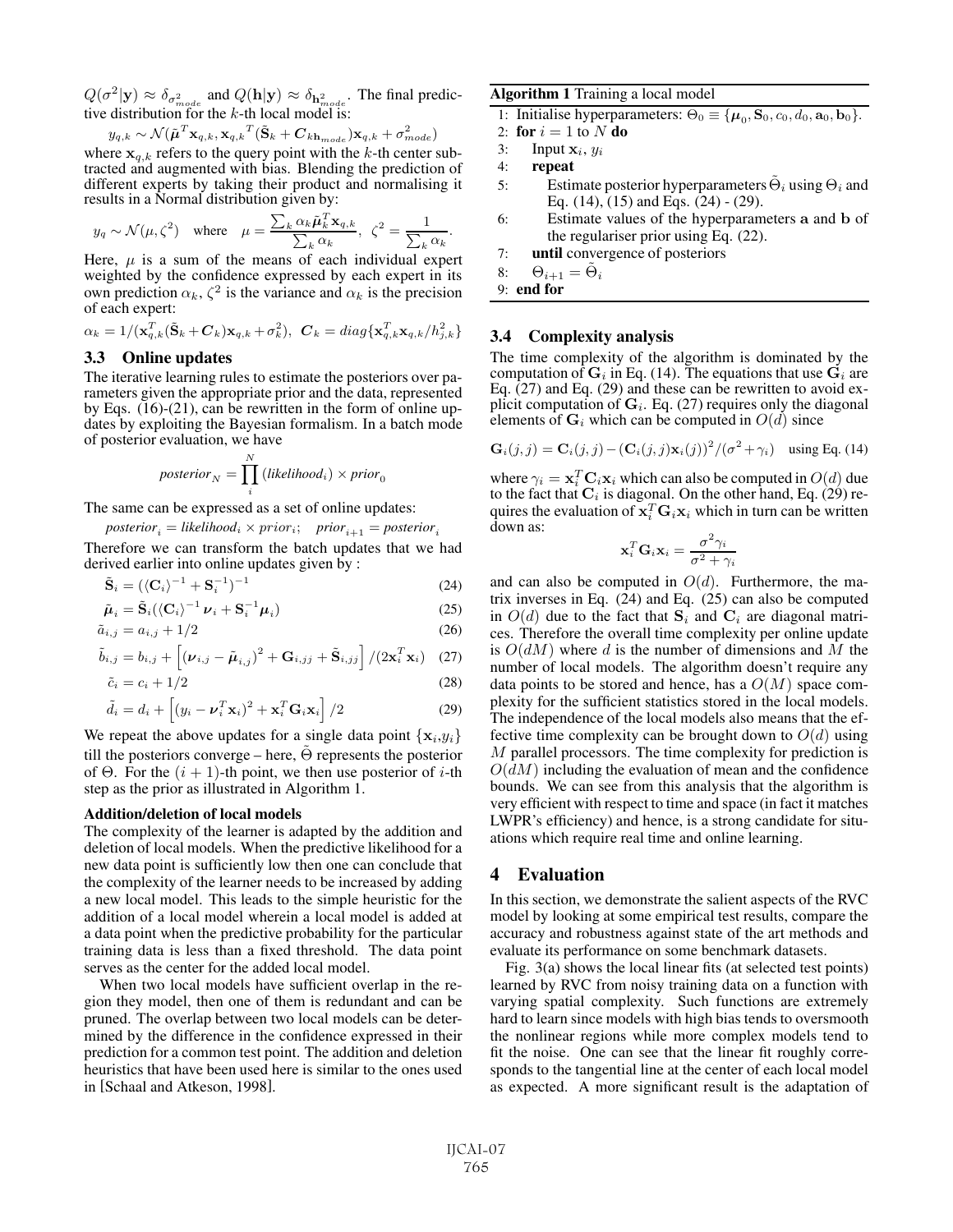

Figure 3: (a)Local fits and bandwidth adaptation. Fit and confidence bounds learned by (b) RVC model and by (c) GP model.

the local bandwidth. The bottom section of Fig. 3(a) plots the converged locality measure computed as *product* of the bandwidth parameters along each input dimension - illustrating the ability to adapt the local complexity parameter in a data driven manner. For this illustration, the local centers are placed in a dense, uniform grid in input space. Using the same target function, we compare the fits and confidence bounds learned by RVC and Gaussian Processes (GP) [Williams, 1998] in Fig. 3(b) and (c). It is important to note that we have deliberately avoided using training data in [5.5,6.5] and the confidence bounds of RVC nicely reflect this.



Figure 4: Fit and confidence bounds for the motorcycle dataset learned by the RVC model (local models were centered at 20 uniformly distributed points along the input)

Our next experiment aims to illustrate the ability of RVC to model heteroscedastic data (i.e., data with varying noise levels). Fig. 4 illustrates the fit and the confidence interval learnt on the *motorcycle impact* data discussed in [Rasmussen and Gharamani, 2000]. Notice that the confidence interval correctly adapts to the varying amount of noise in the data as compared to the confidence interval learnt by a GP with squared exponential kernel shown in Fig. 5. This ability to model non-stationary functions is another advantage of RVC's localised learning. In the evaluations presented so far, we have used RVC in the batch mode using the updates that we derived in Sec. 3(c.f. Eqs. 14 - 21). The subsequent evaluations in this section make use of the online updates derived in Sec. 3.3.



Figure 5: Fit and confidence bounds for the motorcycle dataset learned by the Gaussian Processes model

To compare the online learning characteristics, we trained the three candidate algorithms on 500 data points from the sinc function corrupted with output noise:  $\epsilon \sim \mathcal{N}(0, 0.05^2)$ . After each training data was presented to the learner, the error in learning was measured using a set of 1000 uniformly distributed test points. The RVC model was allowed only a single EM iteration for each data point to ensure a fair comparison with LWPR. The resulting error dynamics is shown in Fig. 6(a). In this comparison, GP exhibits a sharply decreasing error curve which is not surprising considering that it is essentially a *batch* method and stores away all of the training data for prediction. When we compare RVC with LWPR, we find that RVC converges faster while using roughly similar number of local models. This can be attributed to the Bayesian learning rules of RVC that estimates the posterior over parameters rather than point estimates. Since the posterior is a product of likelihood and prior, in the event of sparse data (as in the initial stages of online learning), the prior ensures that the posterior distributions assigned to the parame-